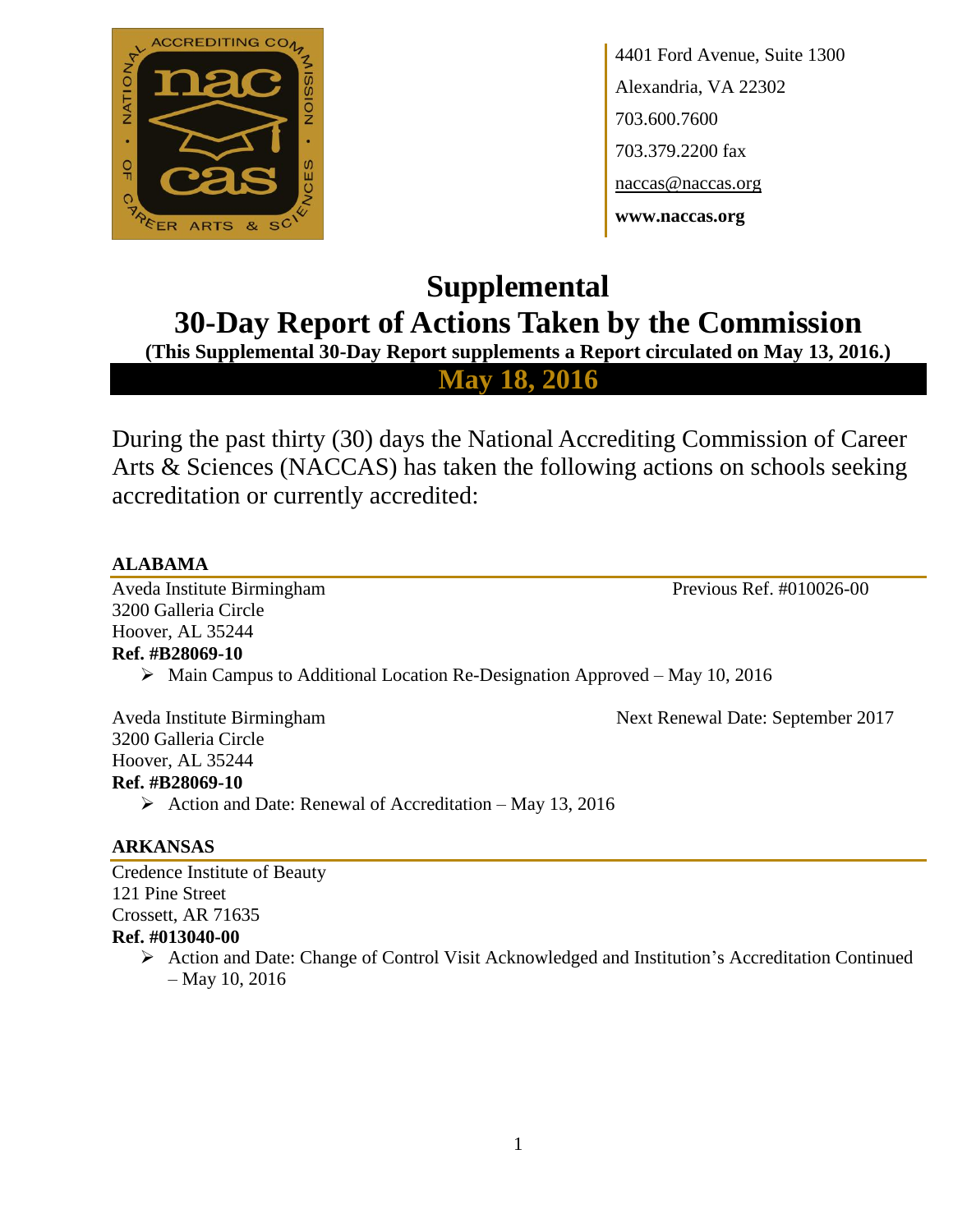The Beauty School 1058 Highland Circle, Suite #4 Mountain Home, AR 72653

#### **Ref. #013071-00**

 Action and Date: Institution Continued on Financial Monitoring and Institution Placed on Probation – May 12, 2016

#### **CALIFORNIA**

Bridges Beauty College Next Renewal Date: May 2020 9170 Foothill Boulevard Previous Ref. #P14180-01 Rancho Cucamonga, CA 91730 **Ref. #B14180-01**

Action and Date: Full Accreditation for Additional Location Granted – May 10, 2016

Hilltop Beauty School 6317 Mission Street Daly City, CA 94014 **Ref. #014207-00**

 $\triangleright$  Action and Date: Institution Removed from Financial Monitoring – May 10, 2016

TONI & GUY Hairdressing Academy 1358  $5^{\text{th}}$  Street Santa Monica, CA 90401 **Ref. #014216-00**

 $\triangleright$  Action and Date: Institution Removed from Financial Monitoring – May 10, 2016

Toni & Guy Hairdressing Academy 3400 Bristol Street Costa Mesa, CA 92626

#### **Ref. #B14216-02**

 $\triangleright$  Action and Date: Institution Removed from Financial Monitoring – May 10, 2016

Palace Beauty College

1517 South Western Avenue

Los Angeles, CA 90006

#### **Ref. #014334-00**

 $\triangleright$  Action and Date: Institution Continued on Financial Monitoring and Institution Placed on Probation – May 12, 2016

Academy of Esthetics and Cosmetology 1242 San Fernando Road San Fernando, CA 91340 **Ref. #014343-00**

Action and Date: Institution Continued on Financial Monitoring – May 10, 2016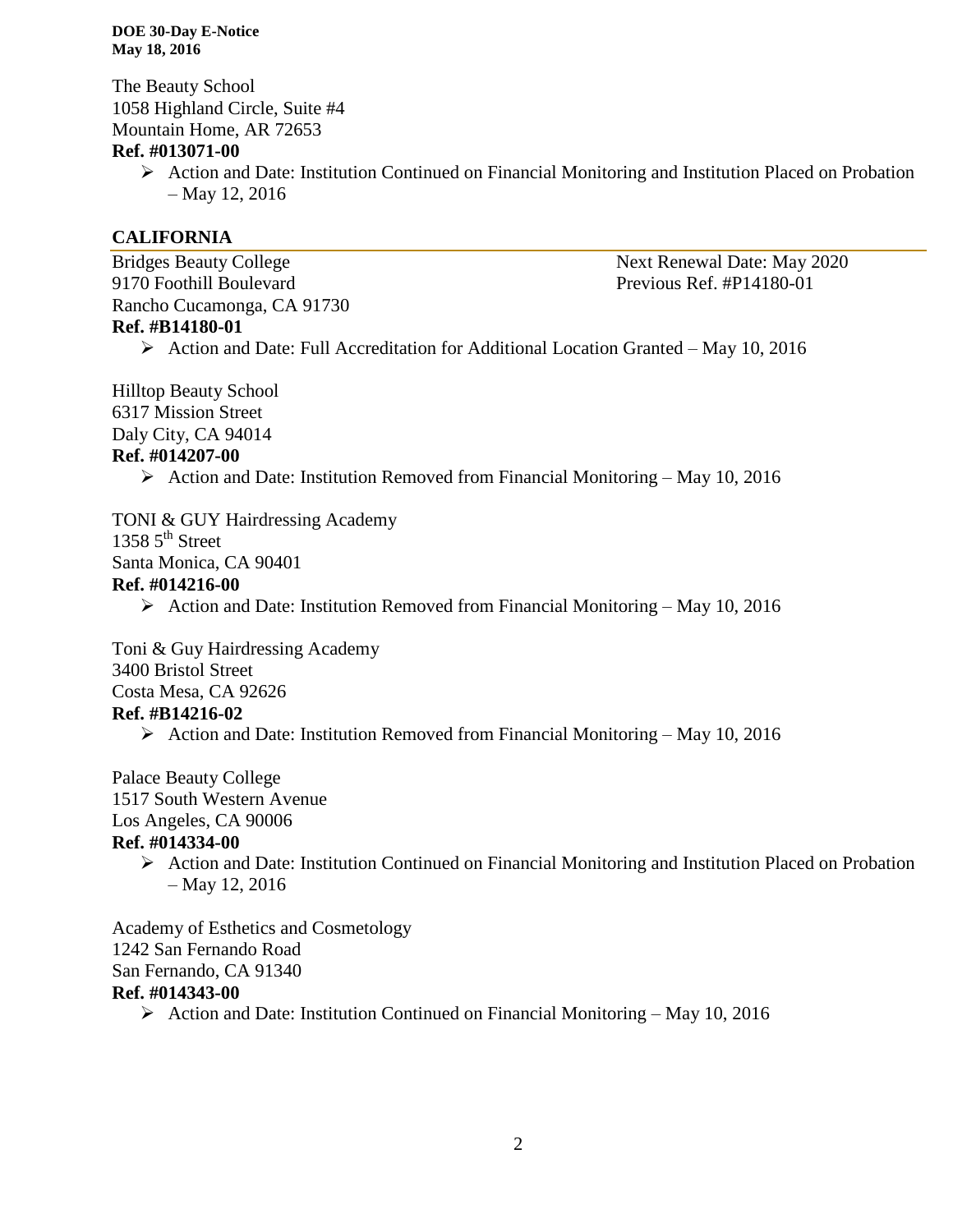Borner's Barber College 8913 South Western Avenue Los Angeles, CA 90047-3856 **Ref. #014344-00**

 $\triangleright$  Action and Date: Institution Continued on Financial Monitoring – May 10, 2016

Borner's Barber College 5723 Atlantic Avenue Long Beach, CA 90805 **Ref. #P14344-01**

 $\triangleright$  Action and Date: Institution Continued on Financial Monitoring – May 10, 2016

International College of Beauty Arts & Sciences 5225 West San Fernando Road Los Angeles, CA 90039

#### **Ref. #014373-00**

- Action and Date: Addition of New Program Approved and Institution Placed on Monitoring (Refund Policy, Implementation and SAP) – May 10, 2016
- New Program: Barbering 1500 Clock Hours

Academy for Salon Professionals 19520 Nordhoff Street #9 Northridge, CA 91324 **Ref. #014378-00**

Action and Date: Institution Placed on Financial Monitoring – May 12, 2016

Advance Beauty Techs Academy 2191 Sampson Avenue, Suite 105 Corona, CA 92879

### **Ref. #014385-00**

 $\triangleright$  Action and Date: Institution Continued on Financial Monitoring – May 10, 2016

Santa Clara Beauty College 2630 El Camino Real Santa Clara, CA 95051 **Ref. #014393-00**

 $\triangleright$  Action and Date: Withdrawal of Accreditation (with the right to appeal) and Institution Placed on Probation – May 12, 2016

6100 Mack Road Previous Ref. #I13005-00 Suite F Sacramento, CA 95823 **Ref. #014402-00**

My Beauty & Barber College Next Renewal Date: May 2018

 $\triangleright$  Action and Date: Initial Accreditation Granted – May 10, 2016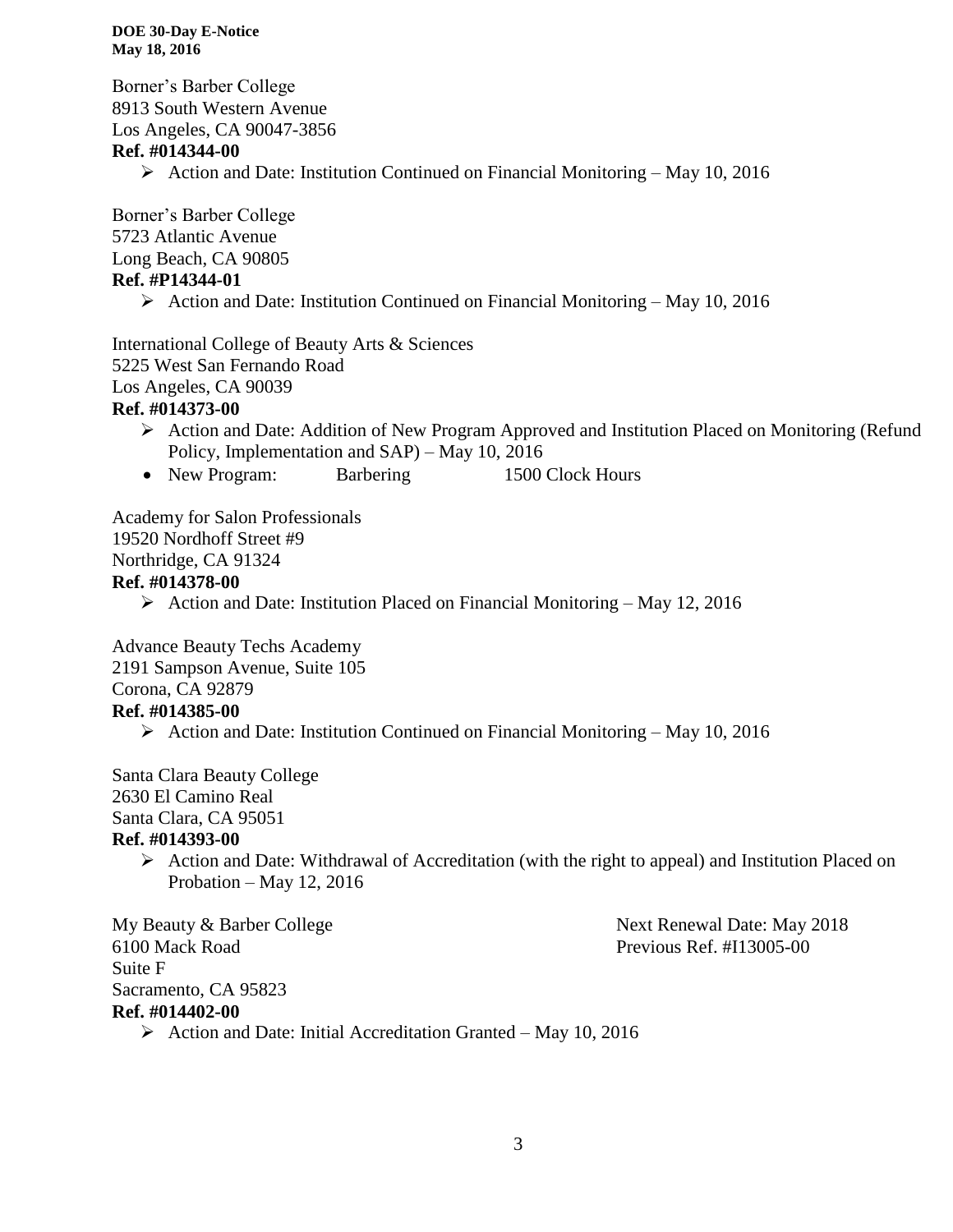### **COLORADO**

College of International Esthetics, Inc. 7330 West 52nd Avenue, Unit T Arvada, CO 80002

#### **Ref. #015049-00**

 $\triangleright$  Action and Date: Teach Out Plan Approved – May 10, 2016

National Beauty College 7045 Pecos Street, #A Denver, CO 80221

# **Ref. #054055-00**

- $\triangleright$  Action and Date: Change of Location Approved with Stipulations May 10, 2016
- Previous Location: 7045 Pecos Street #A, Denver, CO 80221
- New Location: 1511 W.  $70^{th}$  Avenue, Denver, CO 80221

#### **CONNECTICUT**

Belle Academy of Cosmetology 27A South Commons Road Waterbury, CT 06704

# **Ref. #016044-00**

- $\triangleright$  Action and Date: Addition of New Program Approved May 10, 2016
- New Program: Barbering 1000 Clock Hours

### **FLORIDA**

TONI&GUY Hairdressing Academy 8206 Philips Highway Suite 33 Jacksonville, FL 32256 **Ref. #019009-00**

Action and Date: Institution Removed from Financial Monitoring – May 10, 2016

Cozmo Beauty School 10347 Bonita Beach Road Unit 103 Bonita Springs, FL 34135

#### **Ref. #019118-00**

 $\triangleright$  Action and Date: Institution Continued on Financial Monitoring – May 10, 2016

Community Technological Institute of Miami Next Renewal Date: May 2019 2324 South West 8<sup>th</sup> Street Previous Ref. #I13027-00 Miami, FL 33135 **Ref. #019142-00**

 $\triangleright$  Action and Date: Initial Accreditation Granted – May 10, 2016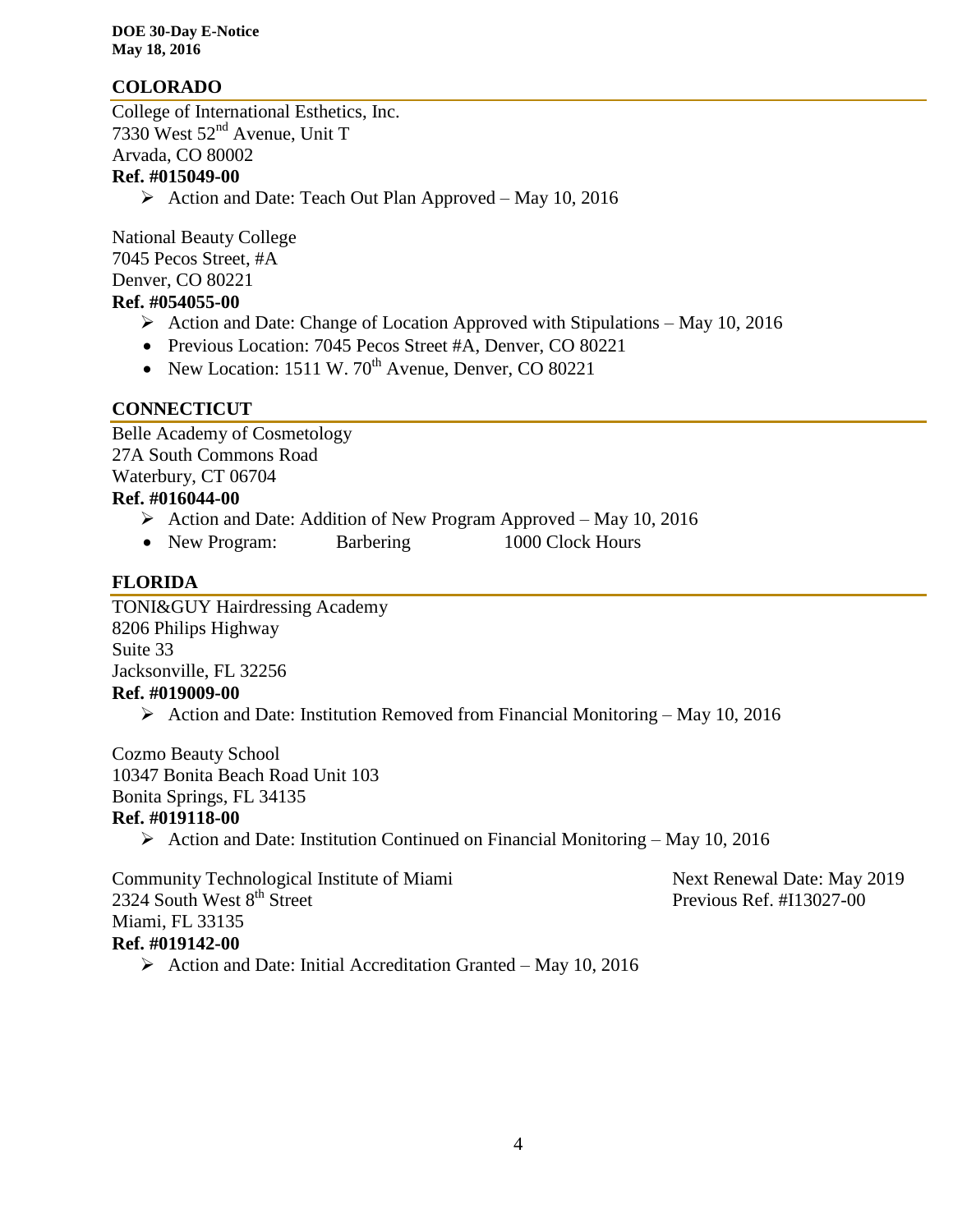#### **HAWAII**

Paul Mitchell The School Honolulu, LLC 1123  $11^{th}$  Avenue, #102 Honolulu, HI 96816

# **Ref. #021006-00**

 Action and Date: Petition for Variance Granted (NACCAS *Rules of Practice and Procedure* (Section 4.3)) – May 10, 2016

#### **IDAHO**

Paul Mitchell The School Nampa<br>
Next Renewal Date: January 2018 16803 North Marketplace Boulevard Previous Ref. #P22023-01 Nampa, ID 83687 **Ref. #B22023-01**

Action and Date: Full Accreditation for Additional Location Granted – May 12, 2016

#### **ILLINOIS**

Tricoci University of Beauty Culture, LLC 7350 West 87<sup>th</sup> Street Bridgeview, Il 60455

# **Ref. #023171-00**

- $\triangleright$  Action and Date: Addition of New Program Approved May 10, 2016
- New Program: Barber Teacher 600 Clock Hours

Tricoci University of Beauty Culture, L.L.C. 5321 North Harlem Avenue Chicago, IL 60656 **Ref. #023167-00**

- - $\triangleright$  Action and Date: Addition of New Program Approved May 10, 2016
	- New Program: Barber Teacher 600 Clock Hours

Chazap Barber College 325 West 103rd Street Chicago, IL 60628

#### **Ref. #I11043-00**

 $\triangleright$  Action and Date: Initial Accreditation Denied (with the right to appeal) – May 10, 2016

### **INDIANA**

Hair Arts Academy 1681 North College Avenue Bloomington, IN 47404 **Ref. #024064-00**  $\triangleright$  Action and Date: Change of Control Approved – May 10, 2016 • Previous Ownership: Tricoci University of Beauty Culture, LLC 100% MT University Manager LLC 40.00% Tricoci 1999 Family Trust 92.80% Mario M. Tricoci 50.00% Michael C. Tricoci 50.00% Mario M. Tricoci 7.20%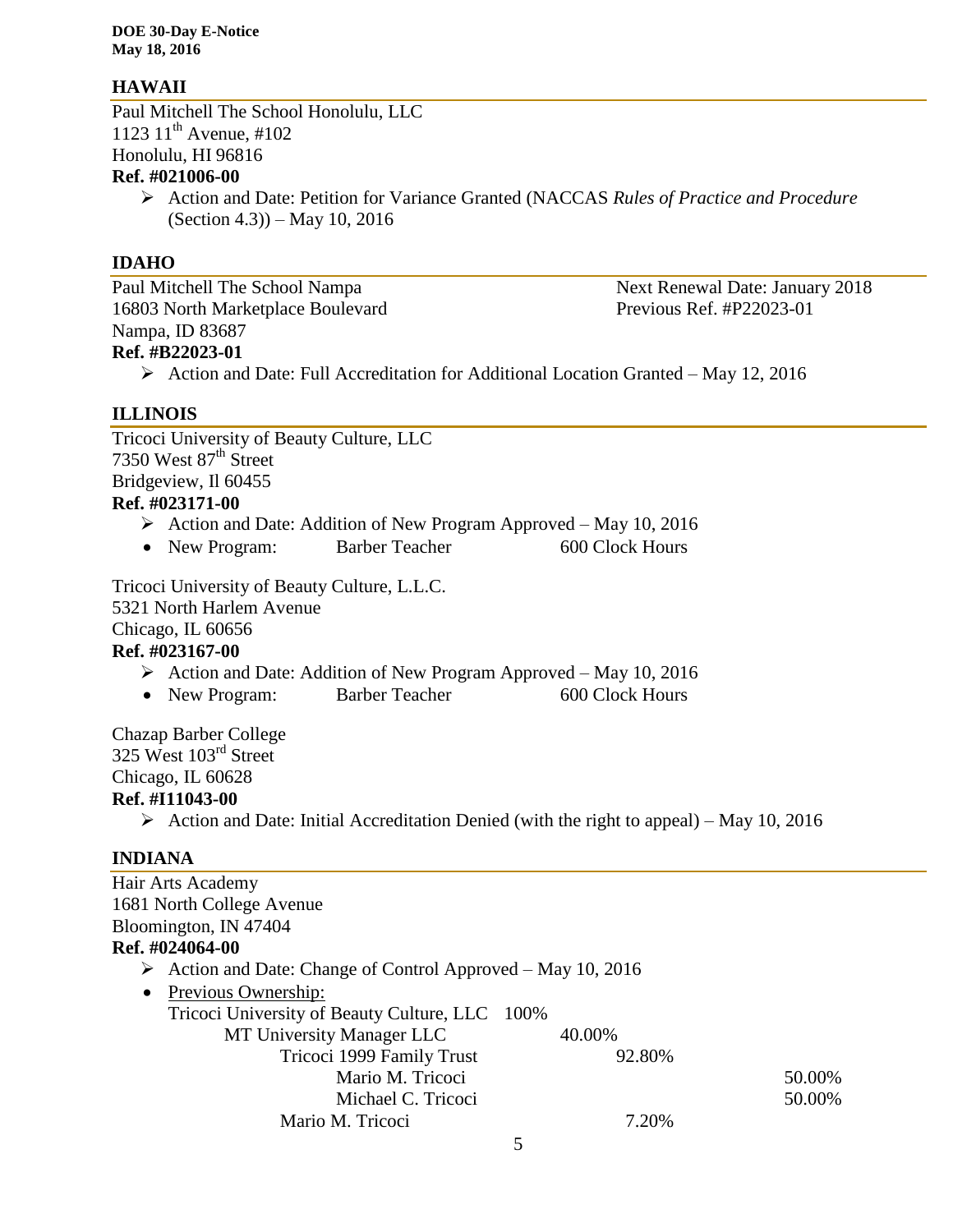|           | 60.00%<br>TU Holding Company, LLC                        |        |
|-----------|----------------------------------------------------------|--------|
|           | <b>Concentric Equity Partners II LP</b><br>100%          |        |
| $\bullet$ | New Ownership:                                           |        |
|           | Tricoci University of Beauty Culture, LLC 100%           |        |
|           | MT University Manager LLC<br>40.00%                      |        |
|           | Tricoci 1999 Family Trust<br>92.80%                      |        |
|           | Mario M. Tricoci                                         | 50.00% |
|           | Michael C. Tricoci                                       | 50.00% |
|           | Mario M. Tricoci<br>7.20%                                |        |
|           | TU Holding Company, LLC<br>60.00%                        |        |
|           | <b>Concentric Equity Partners II LP</b><br>100%          |        |
|           | Harrison I. Steans Self-Declaration of Revocable Trust   | 16.87% |
|           | Janet L. Weed 2000 Declaration of Trust                  | 10.00% |
|           | George P. Bauer Revocable Trust                          | 10.00% |
|           | Harold M. Morrison Trust                                 | 5.00%  |
|           | Heather A. Steans 2001 Trust                             | 5.00%  |
|           | Jennifer W. Steans 2000 Trust                            | 5.00%  |
|           | Robin M. Steans Revocable Trust                          | 5.00%  |
|           | Thomas B. Hunter III Self-Declaration of Revocable Trust | 4.50%  |
|           | Hunter CLAT (Charitable Lead Annuity Trust)              | 4.00%  |
|           | Helen H. Morrison 2002 Trust                             | 3.00%  |
|           | Margot M. Morrison 1999 Trust                            | 3.00%  |
|           | Andrew W. Code                                           | 2.70%  |
|           | Ken Hooten                                               | 2.49%  |
|           | Neele E. Stearns Jr. Revocable Trust                     | 2.25%  |
|           | GT Investments, LLC                                      | 2.00%  |
|           | Trilogy Investment Group, LLC                            | 1.88%  |
|           | Mario M. Tricoci                                         | 1.50%  |
|           | Thomas B. Hunter IV Self-Declaration of Revocable Trust  | 1.50%  |
|           | Lois L. Morrison 1999 Trust                              | 1.50%  |
|           | Heather A. Steans 1999 Descendants Trust                 | 1.50%  |
|           | Jennifer W. Steans 1999 Descendants Trust                | 1.50%  |
|           | Robin M. Steans 1999 Descendants Trust                   | 1.50%  |
|           | Michael Family Thrush, LP                                | 1.50%  |
|           | Pacific Shores                                           | 1.50%  |
|           | Michael Hara                                             | 1.50%  |
|           | Ian G. Ross Rev Trust                                    | .75%   |
|           | James N. Hallene                                         | .50%   |
|           | <b>LMW Partners, LLC</b>                                 | .50%   |
|           | Robert F. Barnett, III 1997 Trust                        | .50%   |
|           | Code Family Partnership                                  | .30%   |
|           | SIP of Illinois Limited Partnership                      | .25%   |
|           | Patricia A. Fosmoe Trust                                 | .25%   |
|           | Barton S. Vanderburg Living Tst Dtd 10/16/07             | .25%   |
|           | Nivine Megahed                                           | .25%   |
|           | Kimberly A. Parks                                        | .15%   |
|           | David M. Gervase 2013 Trust                              | .10%   |
|           | CEP-FIC GP, L.P.                                         | .01%   |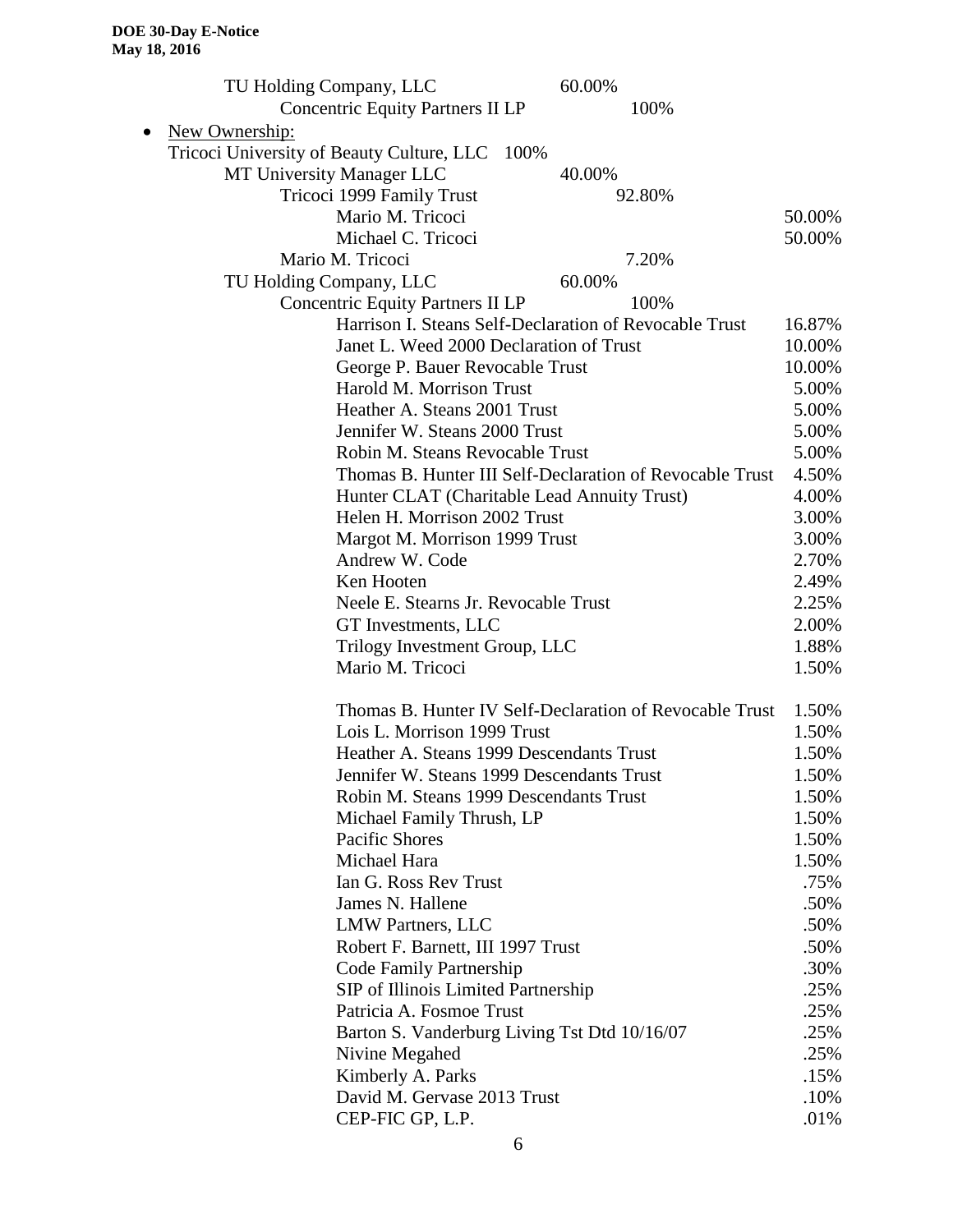### **IOWA**

PCI Academy 309 Kitty Hawk Drive Ames, IA 50010 **Ref. #025026-00**

- $\triangleright$  Action and Date: Addition of New Program Approved May 10, 2016
- New Program: Massage Therapy 900 Clock Hours

Total Look School of Cosmetology and Massage Therapy 806 West Third Street Cresco, IA 52136 **Ref. #025040-00**

 $\triangleright$  Action and Date: Institution Continued on Financial Monitoring – May 10, 2016

### **LOUISIANA**

Pat Goins Ruston Beauty School 213 West Alabama Ruston, LA 71270 **Ref. #028008-00**

> $\triangleright$  Action and Date: Institution Removed from Financial Monitoring and Continued on Probation – May 10, 2016

Pat Goins Benton Road Beauty School 1701 Old Minden Road, Suite 36A Bossier City, LA 71111

#### **Ref. #028015-00**

 $\triangleright$  Action and Date: Institution Continued on Financial Monitoring – May 10, 2016

### **MARYLAND**

Aaron's Academy of Beauty 11690 Doolittle Drive Waldorf, MD 20602 **Ref. #030031-00**

Action and Date: Institution Continued on Financial Monitoring – May 10, 2016

### **MASSACHUSETTS**

Jupiter Beauty Academy 15-17 Freeport Way Boston, MA 02122 **Ref. #031046-00**

- $\triangleright$  Action and Date: Change of Location Approved with Stipulations May 10, 2016
- Previous Location: 15-17 Freeport Way, Boston, MA 02122
- New Location: 95 Freeport Street, Boston, MA 02122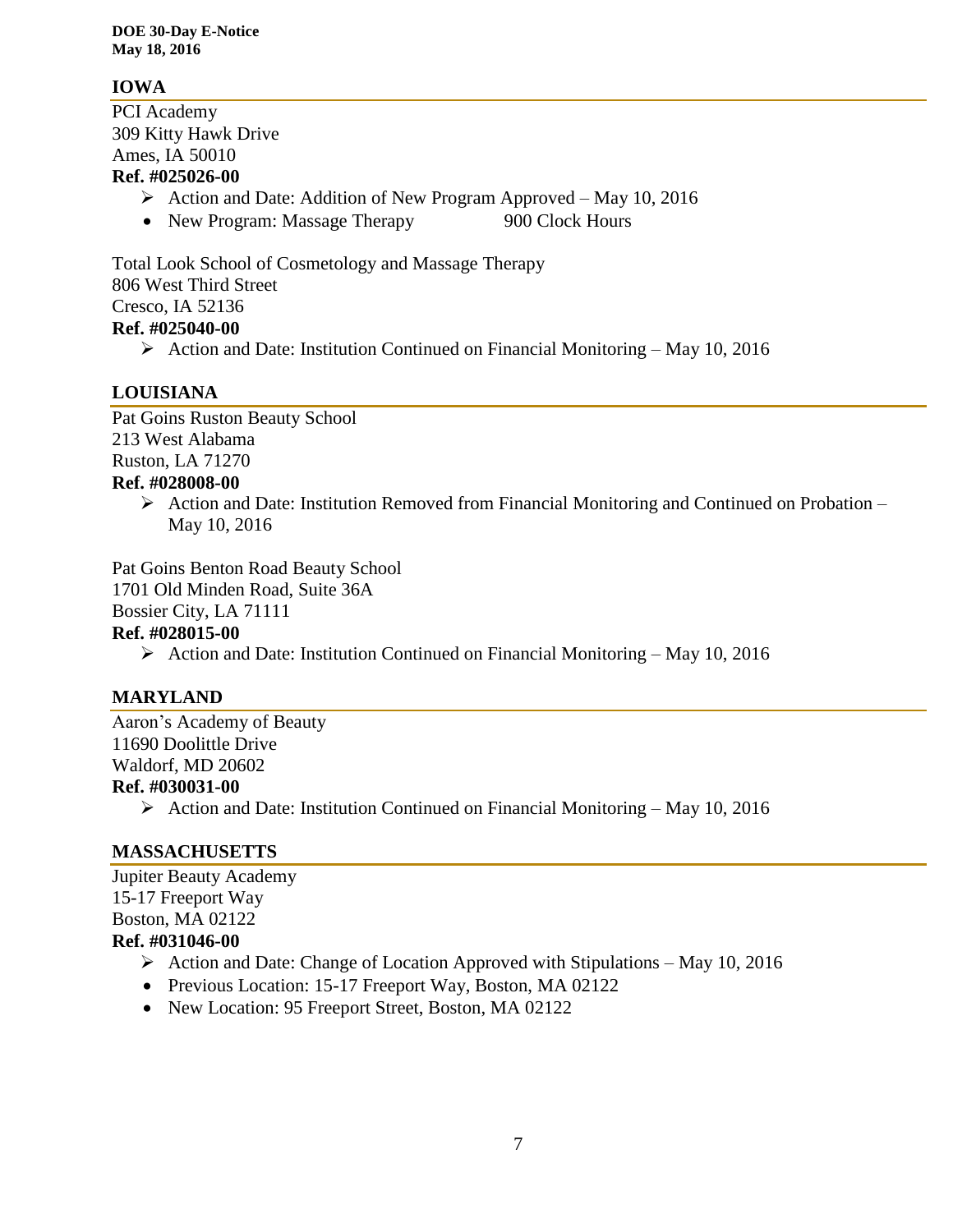#### **MICHIGAN**

Taylortown School of Beauty, Inc. DBA Dorsey School of Beauty 23125 Ecorse Road Taylor, MI 48180 **Ref. #032059-00**

 $\triangleright$  Action and Date: Institution Continued on Financial Monitoring and Placed on Probation – May 12, 2016

#### **MINNESOTA**

Regency Beauty Institute 1351 113<sup>th</sup> Avenue NE Blaine, MN 55434 **Ref. #033013-00\***

Action and Date: Institution Continued on Financial Monitoring – May 10, 2016

\*(See Attachment A for additional locations to which this action applies.)

#### **MISSISSIPPI**

The Academy of Hair Design #4 3167 Highway 80 East McLaurin Mart Pearl, MS 39208

#### **Ref. #034007-00**

- $\triangleright$  Action and Date: Addition of New Program Approved May 10, 2016
- New Program: Barbering 1500 Clock Hours

#### **MISSOURI**

House of Heavilin Beauty College, Inc. 5720 Troost Avenue Kansas City, MO 64110 **Ref. #035012-00**

- Action and Date: Addition of New Program Approved May 10, 2016
- New Program: Barbering 1000 Clock Hours

Missouri College of Cosmetology North 3014 East Sunshine Street Suites G, H, & J Springfield, MO 65804 **Ref. #035091-00**

 $\triangleright$  Action and Date: Institution Continued on Financial Monitoring and Probation – May 10, 2016

Transformed Barber & Cosmetology Academy LLC 1229 East 63<sup>rd</sup> Street Kansas City, MO 64110

#### **Ref. #035102-00**

 $\triangleright$  Action and Date: Institution Removed from Financial Monitoring and Continued on Probation – May 10, 2016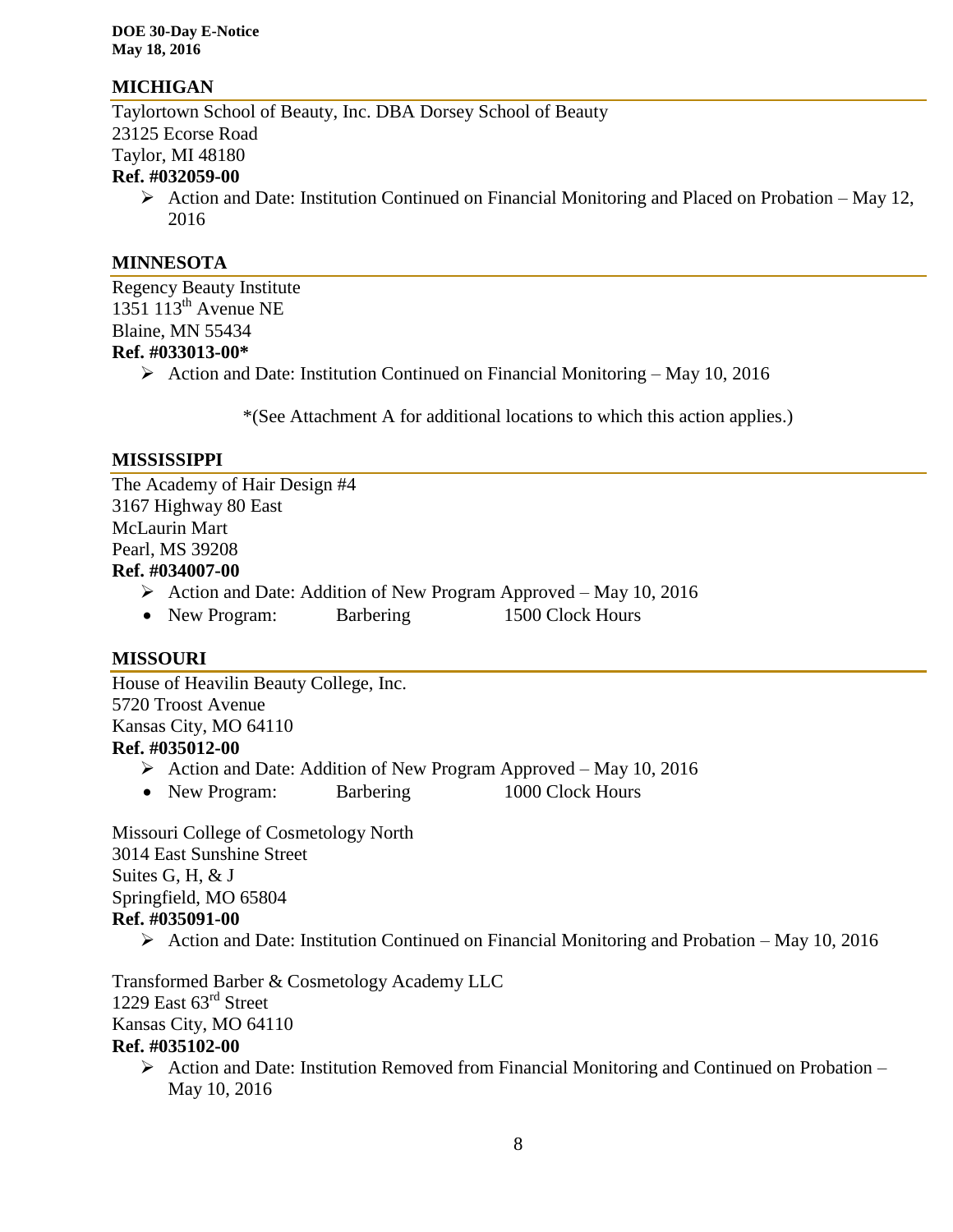Missouri School of Barbering & Hairstyling 1125 North Highway 67 Florissant, MO 63031 **Ref. #035106-00**

 $\triangleright$  Action and Date: Institution Placed on Probation – May 12, 2016

Park West Barber School dba Park West Beauty School 11730 West Florissant Avenue Florissant, MO 63033 **Ref. #P43044-07**

 $\triangleright$  Action and Date: Teach Out Plan Approved with a Request for Information – May 10, 2016

#### **NEW JERSEY**

Jolie Health and Beauty Academy **Next Renewal Date: May 2017** Woodcrest Plaza, Unit #21 Previous Ref. #P48071-02 1490 Haddonfield Berlin Road Cherry Hill, NJ 08003 **Ref. #B48071-02**

Action and Date: Full Accreditation for Additional Location Granted – May 10, 2016

#### **NEW YORK**

Continental School of Beauty Culture 2803 Brewerton Road Mattydale, NY 13211

# **Ref. #B42018-01**

- $\triangleright$  Action and Date: Addition of New Program Approved May 10, 2016
- New Program: Esthetics & Nail Specialty 800 Clock Hours

Adirondack Beauty School 108 Dix Avenue Glen Falls, NY 12801

#### **Ref. #042095-00**

 $\triangleright$  Action and Date: Institution Continued on Financial Monitoring and Placed on Probation – May 12, 2016

Aveda Institute New York

233 Spring Street

New York, NY 10013

#### **Ref. #042108-00**

 $\triangleright$  Action and Date: Unannounced Visit Acknowledged and Institution's Accreditation Continued – May 10, 2016

#### **NORTH CAROLINA**

Regency Beauty Institute 588 Hanes Mall Boulevard Winston-Salem, NC 27103 **Ref. #043030-00**

 $\triangleright$  Action and Date: Institution Continued on Financial Monitoring – May 10, 2016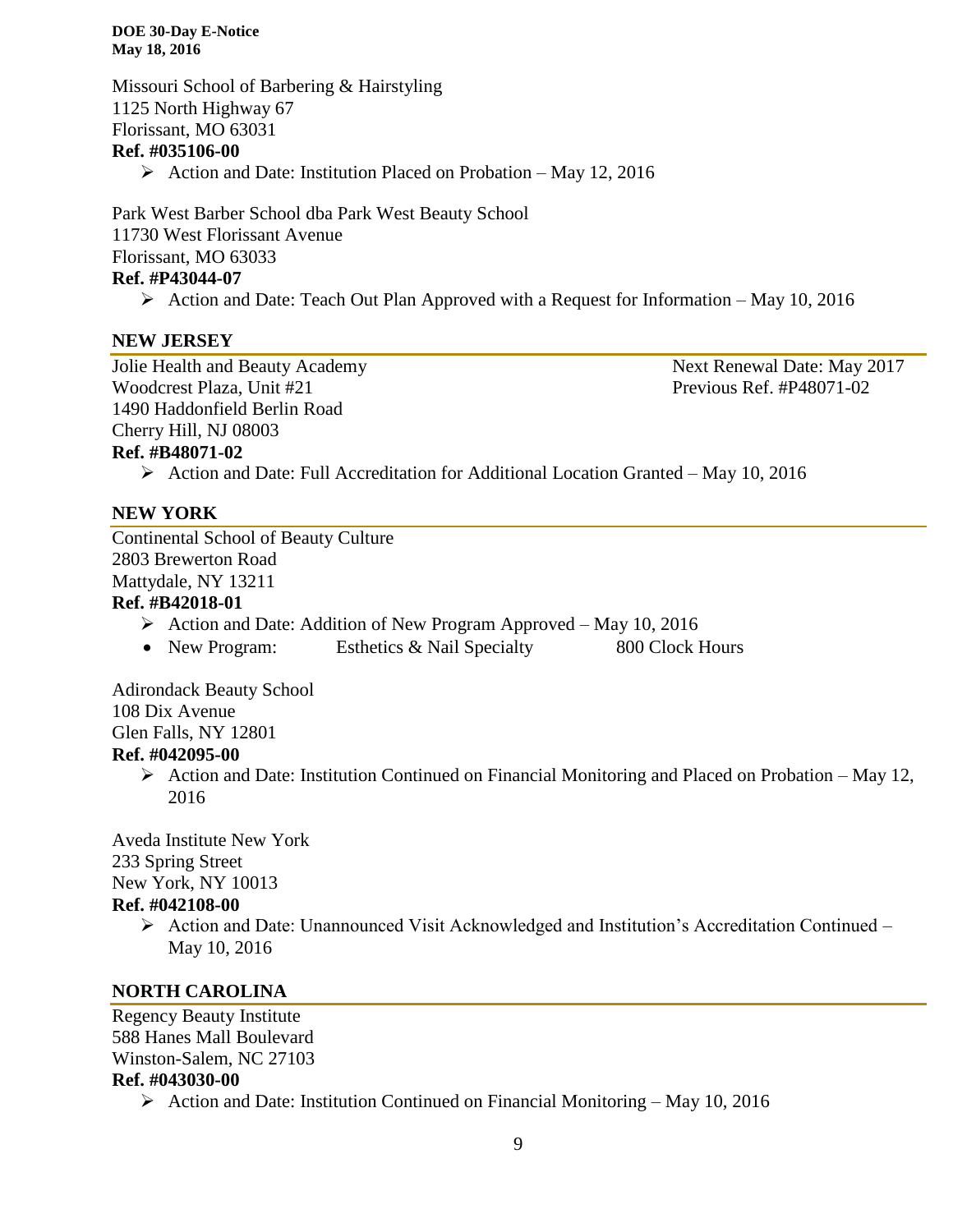World of Excellence Beauty College, Inc. 3519 Fayetteville Street Durham, NC 27707 **Ref. #043039-00** Action and Date: Institution Placed on Financial Monitoring – May 10, 2016

World of Excellence Beauty Collee, Inc. 3519 Fayetteville Street Durham, NC 27707

## **Ref. #043049-00**

 $\triangleright$  Action and Date: Teach Out Plan Approved – May 10, 2016

#### **OHIO**

Regency Beauty Institute 34999 Euclid Avenue, Unit 25 Willoughby, OH 44094

#### **Ref. #045104-00**

Action and Date: Institution Continued on Financial Monitoring –May 10, 2016

#### **OKLAHOMA**

Totally Cosmo School of Modern Cosmetology 110 N. Broadway Broken Bow, OK 74728 **Ref. #046074-00**

- $\triangleright$  Action and Date: Change of Location Approved May 10, 2016
- Previous Location: 1404 South Park Drive, Broken Bow, OK 74728
- New Location: 110 N. Broadway, Broken Bow, OK 74728

#### **PENNSYLVANIA**

Pennsylvania Academy of Cosmetology Arts & Sciences 19 North Brady Street DuBois, PA 15801 **Ref. #048065-00**

 $\triangleright$  Action and Date: Institution Continued on Financial Monitoring and Probation – May 10, 2016

Pennsylvania Academy of Cosmetology Arts & Sciences 19 North Brady Street DuBois, PA 15801 **Ref. #048065-00**

 $\triangleright$  Action and Date: Teach Out Plan Approved – May 10, 2016

Pennsylvania Academy of Cosmetology Arts & Sciences 2445 Bedford Street Johnstown, PA 15904 **Ref. #048068-00**

Action and Date: Institution Continued on Financial Monitoring and Probation – May 10, 2016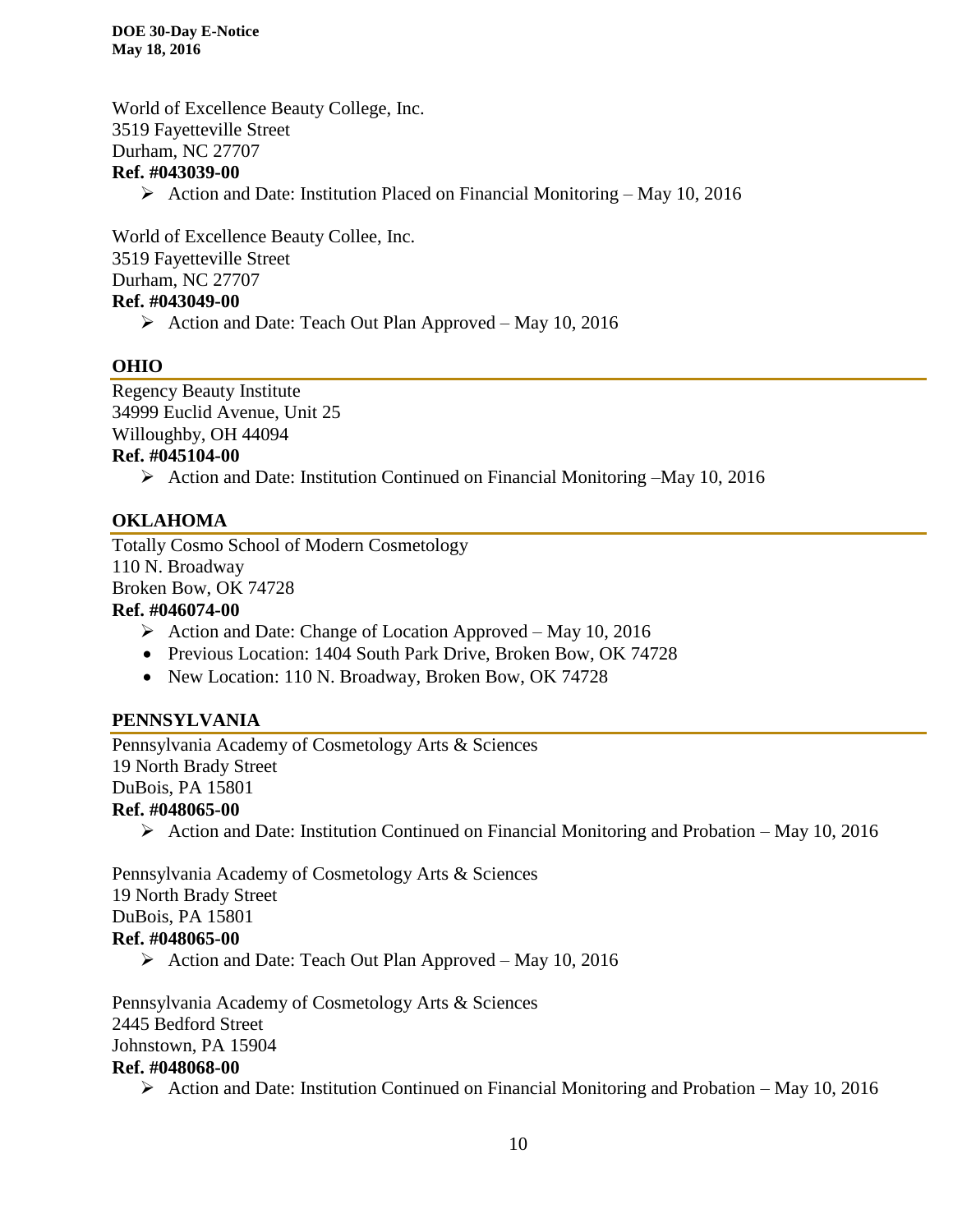Pennsylvania Academy of Cosmetology Arts & Sciences 2445 Bedford Street Johnstown, PA 15904

#### **Ref. #048068-00**

 $\triangleright$  Action and Date: Teach Out Plan Approved – May 10, 2016

The Salon Professional Academy 415D Orchard Avenue Altoona, PA 16601 **Ref. #048079-00**

> $\triangleright$  Action and Date: Change of Location Visit Acknowledged and Institution's Accreditation Continued – May 10, 2016

Barone Beauty Academy 501 East Third Street

Williamsport, PA 17701

# **Ref. #048125-00**

 $\triangleright$  Action and Date: Teach Out Plan Approved – May 10, 2016

#### **PUERTO RICO**

Emma's Beauty Academy 101 Carretera 592 Juana Diaz, PR 00795 **Ref. #062044-00**

 $\triangleright$  Action and Date: Institution Continued on Financial Monitoring – May 10, 2016

#### **TENNESSEE**

New Concepts School of Cosmetology 1412 South Lee Highway Cleveland, TN 37311 **Ref. #052060-00**

 $\triangleright$  Action and Date: Withdrawal of Accreditation (with the right to appeal) and Institution Continued on Probation – May 12, 2016

#### **TEXAS**

Central Texas Beauty College 2 1400 North Mays Street Round Rock, TX 79664

### **Ref. #053098-00**

 $\triangleright$  Action and Date: Institution Continued on Financial Monitoring and Placed on Probation – May 12, 2016

Central Texas Beauty College 2010 South  $57<sup>th</sup>$  Street Temple, TX 76504

#### **Ref. #B53098-01**

 $\triangleright$  Action and Date: Institution Continued on Financial Monitoring and Placed on Probation – May 12, 2016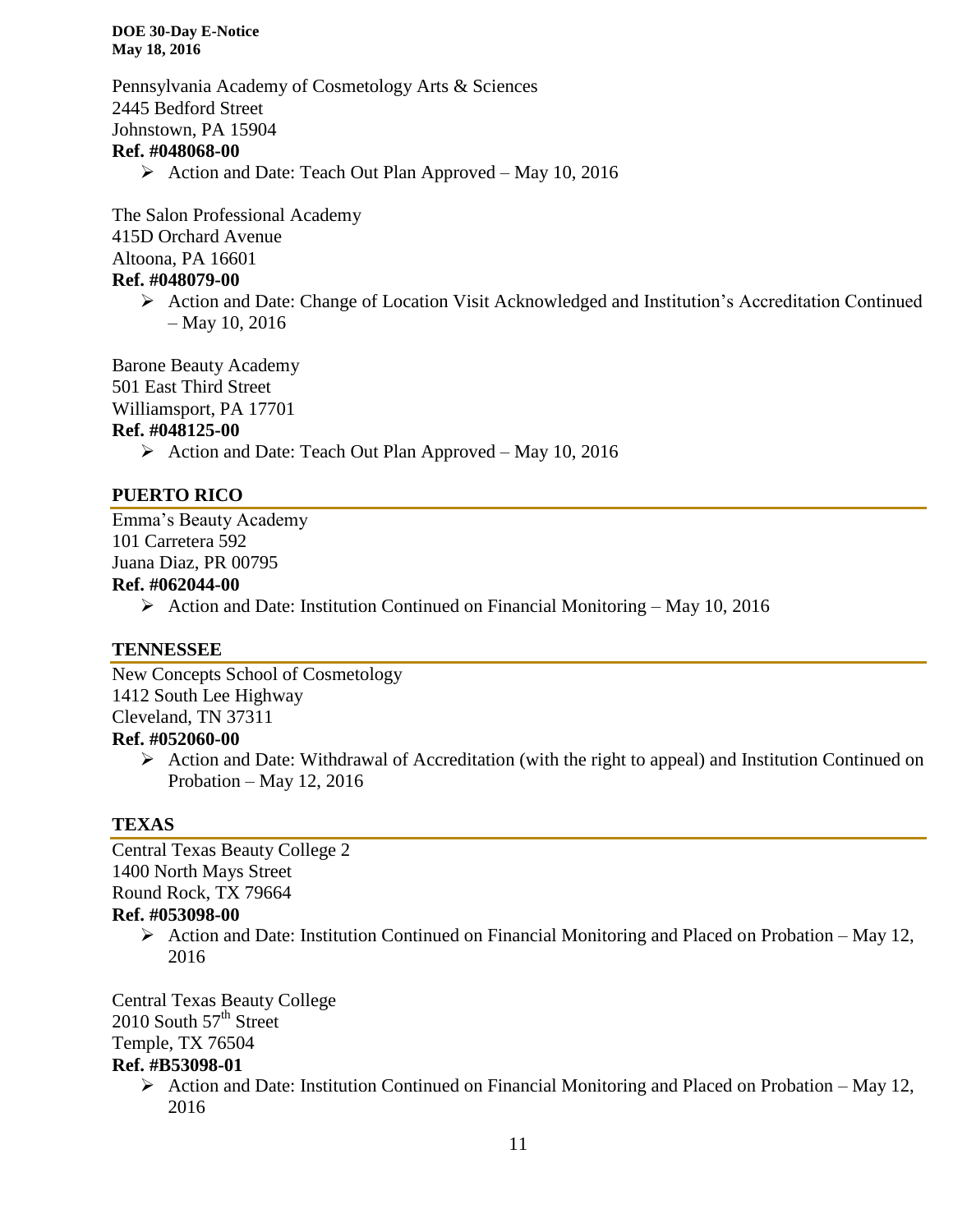Fort Worth Beauty School – Granbury Campus 2901 Glen Rose Highway, Suite 102 Granbury, TX 76048 **Ref. #053104-00**  $\triangleright$  Action and Date: Institution Continued on Financial Monitoring – May 10, 2016

Fort Worth Beauty School – Lake Worth Campus 4601 Boat Club Road, Suite 113 Fort Worth, TX 76135 **Ref. #B53104-01**

 $\triangleright$  Action and Date: Institution Continued on Financial Monitoring – May 10, 2016

Pipo Academy of Hair Design 3000 Pershing Drive El Paso, TX 79903

#### **Ref. #053109-00**

 $\triangleright$  Action and Date: Institution Continued on Financial Monitoring – May 10, 2016

Tint School of Make-Up & Cosmetology Next Renewal Date: January 2017 10909 Webb Chapel Road Previous Ref. #B53167-01 Suite 129 Dallas, TX 75229 **Ref. #053167-00**

 $\triangleright$  Action and Date: Additional Location to Main Campus Re-Designation Approved with a Stipulation – May 10, 2016

Tint School of Make-Up & Cosmetology Next Renewal Date: January 2017 311-A East Highway 303 Previous Ref. #053167-00 Grand Prairie, TX 75051

# **Ref. #B53167-01**

 Action and Date: Main Campus to Additional Location Re-Designation Approved with a Stipulation – May 10, 2016

Texas Beauty College 4123 Denton Highway Haltom City, TX 76117 **Ref. #053199-00**

- $\triangleright$  Action and Date: Change of Location Approved May 13, 2016
- Previous Location: 3534 Denton Highway, Haltom City, TX 76117
- New Location: 4123 Denton Highway, Haltom City, TX 76117

# **UTAH**

Taylor Andrews Academy of Hair Design 9052 South 1510 West West Jordan, UT 84088 **Ref. #054050-00**

Action and Date: Institution Continued on Financial Monitoring – May 10, 2016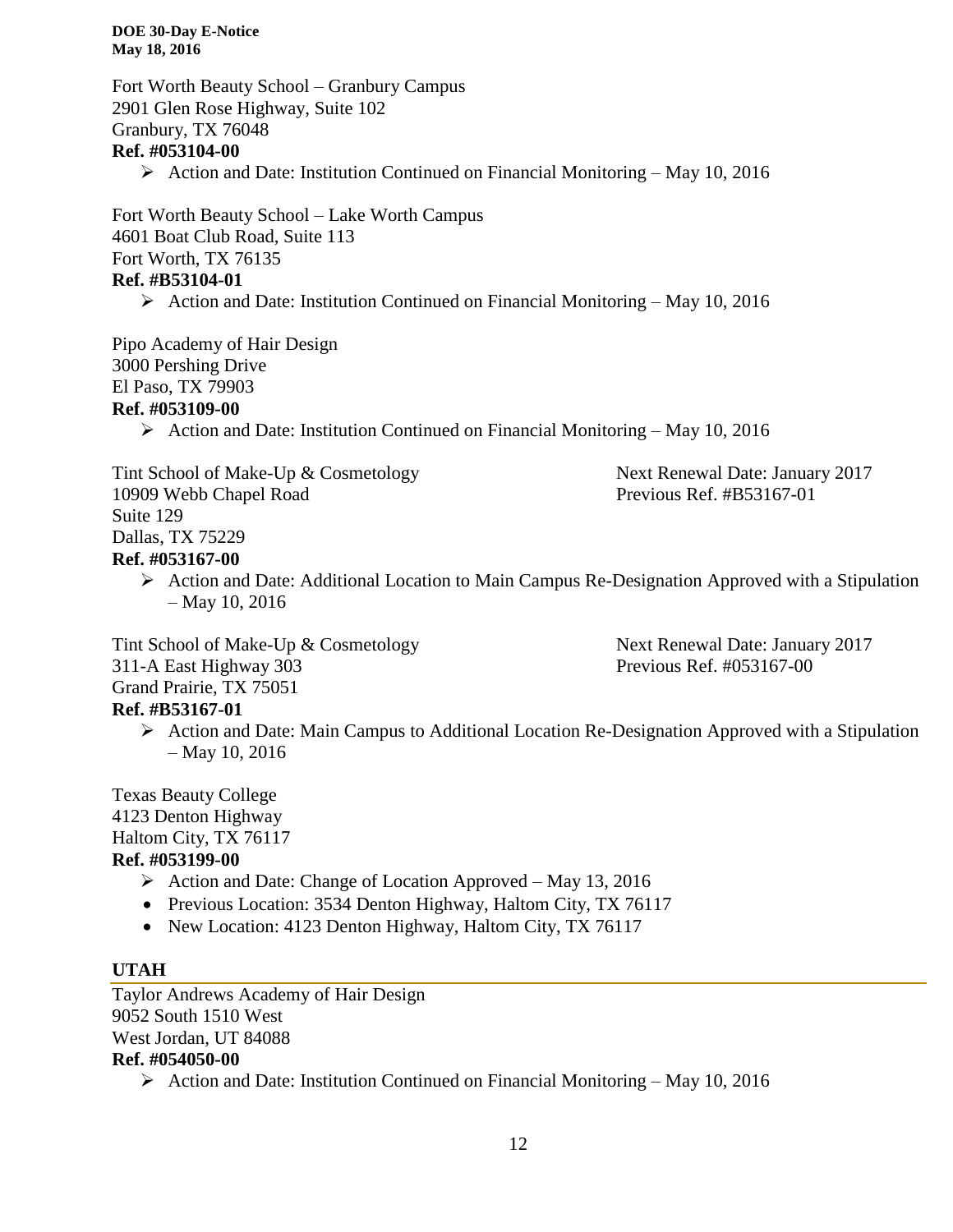Taylor Andrews Academy of Hair Design 9052 South 1510 West West Jordan, UT 84088

#### **Ref. #054050-00**

- $\triangleright$  Action and Date: Addition of New Program Approved May 10, 2016
- New Program: Barbering 1000 Clock Hours

Taylor Andrews Academy of Hair Design-Orem 539 West University Parkway Orem, UT 84058 **Ref. #B54050-01**

 $\triangleright$  Action and Date: Institution Continued on Financial Monitoring – May 10, 2016

### **WASHINGTON**

TONI&GUY Hairdressing Academy 18336 Aurora Avenue North, Suite 103 Shoreline, WA 98133 **Ref. #057018-00**

 $\triangleright$  Action and Date: Institution Removed from Financial Monitoring – May 10, 2016

Gene Juarez Beauty Schools LLC  $6007-A$  244<sup>th</sup> Street Southwest Mountlake Terrace, WA 98043

# **Ref. #057030-00**

 $\triangleright$  Action and Date: Institution Continued on Financial Monitoring – May 10, 2016

Gene Juarez Beauty Schools LLC  $2222$  South  $314^{\text{th}}$  Street Federal Way, WA 98003 **Ref. #B57030-01**

Action and Date: Institution Continued on Financial Monitoring – May 10, 2016

### **WISCONSIN**

Gill-Tech Academy of Hair Design 230 South McCarthy Road Appleton, WI 54914 **Ref. #059030-00**  $\triangleright$  Action and Date: Teach Out Plan Approved – May 10, 2016

Bella Academy of Cosmetology 338 Pearl Avenue Oshkosh, WI 54901 **Ref. #059049-00**

Action and Date: Institution Removed from Financial Monitoring – May 10, 2016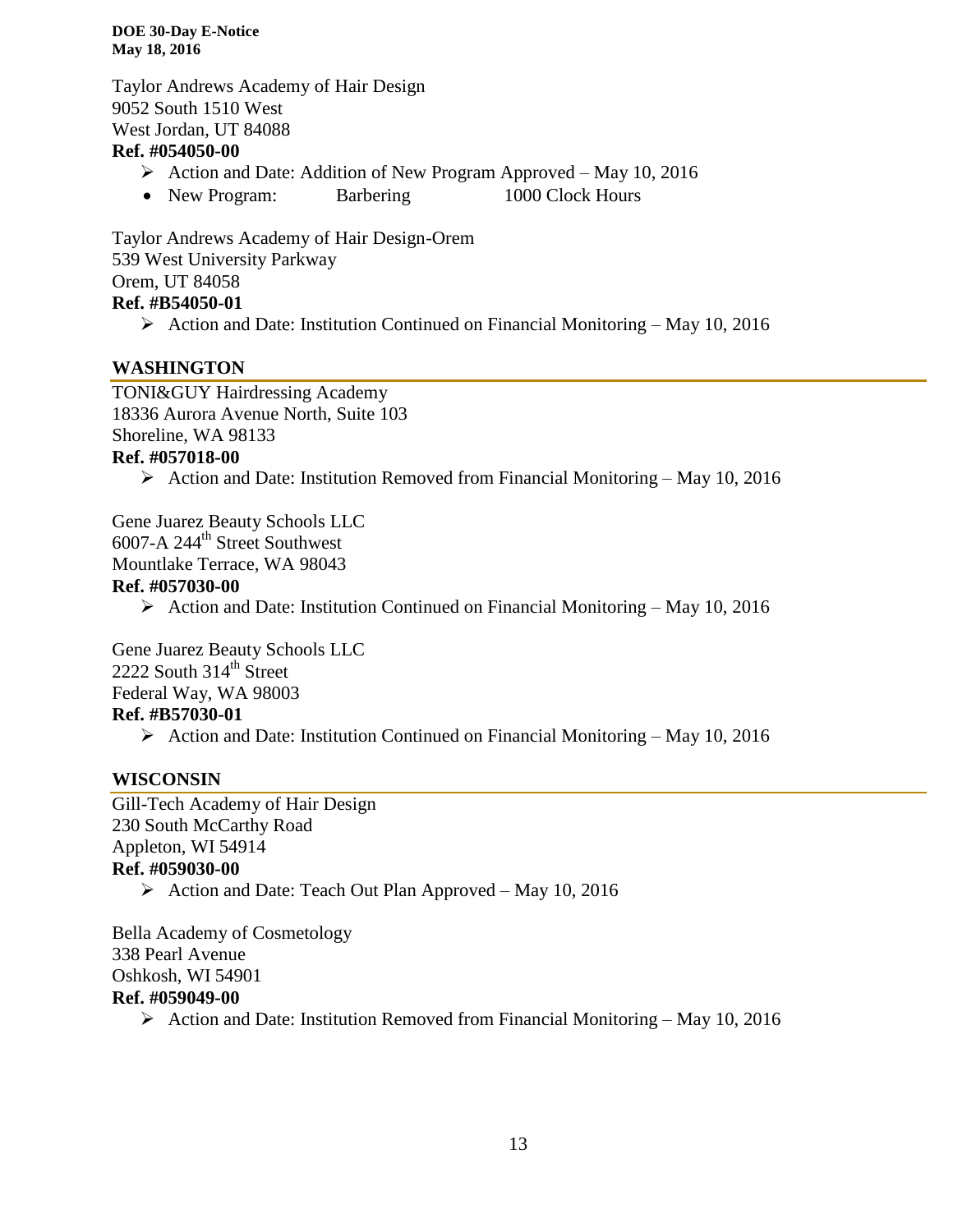#### **To The Following:**

# **United States Department of Education**

- 鬣 Ms. Kathleen Hochhalter- Special Assistant-- Administrative Actions & Appeals Division
- **Ms.** Susan Crim-Director-- Administrative Actions  $\&$  Appeals Division
- **Department of Education Accreditation Division- USDOE-- Washington, DC**
- Ms. Cathy Sheffield- Accreditation & State Liaison Office-- USDOE--- Washington, DC
- **MS. Rachael Shultz- Accreditation and State Liaison Office-- USDOE --- Washington, DC**
- Ms. Lauren Pope- Administrative Actions and Appeals Services Group-- Washington, DC
- Ms. Patrice Fleming-Team Leader-- School Participation Team--- Boston/New York
- **MS. Betty Coughlin- Area Case Director-- School Participation Team--- Boston/New York**
- Ms. Tracy Nave-Team Leader-- School Participation Team--- Boston/New York
- **Mr.** Christopher Curry- Team Leader-- School Participation Team--- Boston/New York
- **Ms. Martina Fernandez-Rosario-Acting Area Case Director-- School Participation---**
- **San Francisco/Seattle**
- **MS. Kerry O'Brien- Team Leader-- School Participation Team--- Denver**
- **Mr. Michael Frola- Area Case Director-- School Participation Team--- Philadelphia**
- Ms. Nancy Paula Gifford- Area Case Director-- School Participation Team--- Philadelphia
- Ms. Sherrie Bell- Compliance Manager—School Participation Team--- Philadelphia
- **Mr. Jesus Moya- Team Leader-- School Participation Team--- Dallas**
- **MS. Kim Peeler-Team Leader-- School Participation Team--- Dallas**
- **Ms. Cynthia Thorton- Area Case Director for Region 6-- School Participation Team--- Dallas**
- **Mr. Christopher Miller-Team Leader-- School Participation Team--- Atlanta**
- **MS. Vanessa Dillard Compliance Manager School Participation Team --- Atlanta**
- Mr. Ralph Lobosco- Area Case Director-- School Participation Team--- Kansas City
- Mr. Douglas Parrott- Area Case Director-- School Participation Team--- Chicago/Denver
- **Ms. Carolyn White- Team Director-- School Participation Team--- South Central**

#### **Accreditors**

- **Mr. Bill Larkin- Executive Director-- ACCET**
- **Mr. Michale McComis, Ed.D.- Executive Director-- ACCSC**
- **Mr.** Albert Gray, Ph.D.- Executive Director-- ACICS
- **Dr.** Gary Puckett- Executive Director-- COE

#### **State Authorities**

- Mr. Bob McKee- AL State Board of Cosmetology-- Montgomery, AL
- Ms. Theresa Bunch- AZ State Board of Cosmetology-- Tempe, AZ
- **Ms. Kelli Kersey- AR Department of Health (Section Chief, Cosmetology)**-- Little Rock, AR
- Mr. Charles Kirkpatrick- AR State Board of Barber Examiners-- Little Rock, AR
- Ms. Kristy Underwood- CA Board of Barbering & Cosmetology-- Sacramento, CA
- **Ms.** Christine Jones- CA Board of Barbering & Cosmetology-- Sacramento, CA
- Ms. Leeza Rifredi Licensing Manager BPPE--CA
- Ms. Joanne Wenzel Bureau Chief BPPE—CA
- $M_s$  Ms. Yvette Johnson Enforcement Chief BPPE CA
- **Ms. Pamela Goens- CO Office of Barber & Cosmetology Licensure-- Denver, CO**
- Mr. Douglas Parrott- Area Case Director-- School Participation Team—Denver, CO
- Ms. Janet Brancifort- CT Examining Board for Barbers, Hairdressers, & Cosmeticians-- Hartford, CT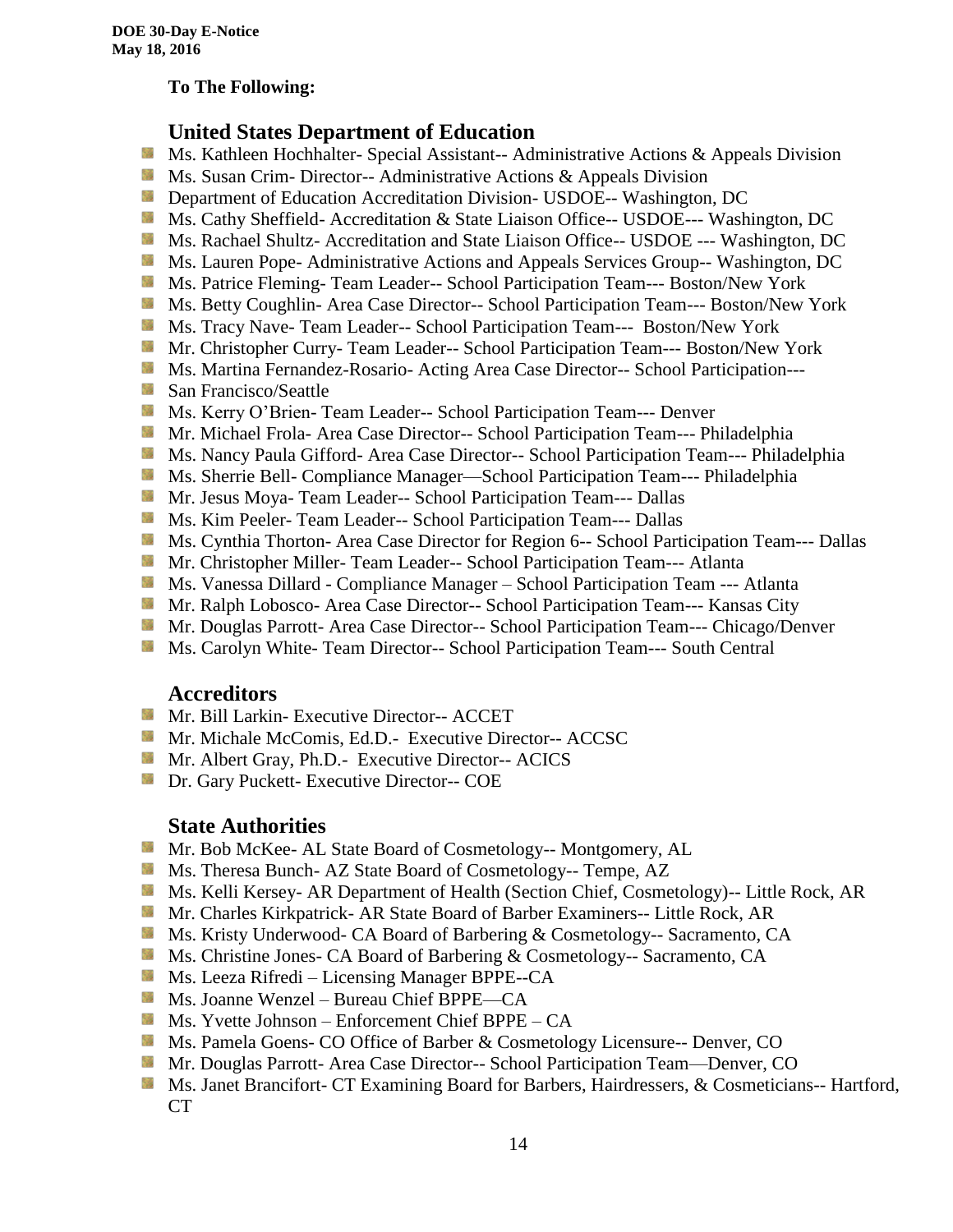- 漆 Ms. Judy Letterman- DE Board of Cosmetology & Barbering-- Dover, DE
- Mr. Clifford Cooks- DC Department of Consumer & Regulatory Affairs-- Washington, DC
- Ms. Robyn Barineau- FL State Board of Cosmetology & Barbers Board-- Tallahassee, FL
- Mr. Josh Waters- GA State Board of Cosmetology & GA Board of Barbers-- Macon, GA
- **MS. Margaret Guerrero- Guam Board of Barbering & Cosmetology-- Mangilao, Guam**
- **Ms. Laureen Kai- HI Barbering & Cosmetology Department-- Honolulu, HI**
- **Ms.** Tana Cory- ID Bureau of Occupational Licenses-- Boise, ID
- Ms. Valerie Fenske Idaho State Board of Education ID
- Side. Ms. Keri Ginger- IL Department of Financial & Professional Regulation-- Springfield, IL
- **Ms.** Tracy Hicks- IN Professional Licensing Agency-- Indianapolis, IN
- **Ms. Venus Vendoures Walsh Iowa Board of Cosmetology Arts & Sciences—Des Moines, IA**
- 56 Ms. Chiquita C. Coggs- KS State Board of Cosmetology-- Topeka, KS
- Mr. H.R. Vacek- KS State Barber Board-- Topeka, KS
- Mr. Charles Lykins- KY Board of Hairdressers & Cosmetologists-- Frankfort, KY
- **Mr. Steven Young- LA State Board of Cosmetology-- Baton Rouge, LA**
- **Ms. Latrice Matthews- LA Board of Barber Examiners-- Baton Rouge, LA**
- **Ms. Geraldine Betts- ME Office of Professional & Occupational Regulation-- Augusta, ME**
- Ms. Kristina Morin ME Office of Professional & Occupational Regulation—Augusta, ME
- **Mr. Robert Wood- MD State Board of Cosmetologists-- Baltimore, MD**
- 56 Maryland State Board of Barbers- Baltimore, MD
- **Sandra Velasquez- MA Board of Cosmetology-- Boston, MA**
- Ms. Mary Jayne Fay, Ed.D.- MA Department of Education-- Malden, MA
- Ms. Linda Clewley- MI State Board of Cosmetology-- Lansing, MI
- Ms. Gina Stauss- MN Board of Cosmetologist Examiners-- Minneapolis, MN
- 59 Minnesota Board of Cosmetologists Examiners –Minneapolis, MN
- **Ms. Cynthia Johnson- MS State Board of Cosmetology--Jackson, MS**
- **Ms. Emily Carroll- MO State Board of Cosmetology-- Jefferson City, MO**
- Mr. Dennis Clark- MT Board of Barbers & Cosmetologists-- Helena, MT
- **Ms. Kris Chiles- NE State Board of Cosmetology Examiners-- Lincoln, NE**
- Nebraska Board of Barber Examiners- Lincoln, NE
- **Ms. Nadine Griego- NV State Board of Cosmetology-- Las Vegas, NV**
- Mr. Gary Landry NV State Board of Cosmetology Las Vegas, NV
- **Mr.** Adam Higginbotham NV State Board of Cosmetology Las Vegas, NV
- Nevada State Board of Massage Therapy- Las Vegas, NV
- **Ms. Kathryn Wantuck- NH State Board of Barbering, Cosmetology, and Esthetics-- Concord, NH**
- Mr. Jay Malanga- NJ Board of Cosmetology & Hairstyling-- Newark, NJ
- **MS.** Antoinette Griego- NM State Board of Barbers & Cosmetologists-- Santa Fe, NM
- **Ms. Kathleen McCoy- NY Department of State-Division of Licensing Services-- Albany, NY**
- **MS. Ruth Singer- NY State Education Department-Bureau of Proprietary School Supervision--**Albany, NY
- **Ms. Lynda Elliott- NC State Board of Cosmetic Art Examiners- Raleigh, NC**
- Mr. Wayne Mixon North Carolina Board of Barber Examiners- Raleigh, NC
- **MS.** Sue Meier- ND State Board of Cosmetology-- Bismarck, ND
- **Ms. Tona Stevenson- North Dakota State Board of Barber Examiners-- Dickenson, ND**
- Mr. Ed Highley Ohio State Barber Board OH
- Ms. Lori Pearson Ohio State Board of Cosmetology-- Grove City, OH
- **Ms. Sherry Lewelling- OK Board of Cosmetology-- Oklahoma City, OK**
- **Ms. Samantha Patnode- OR Health Licensing Agency-- Salem, OR**